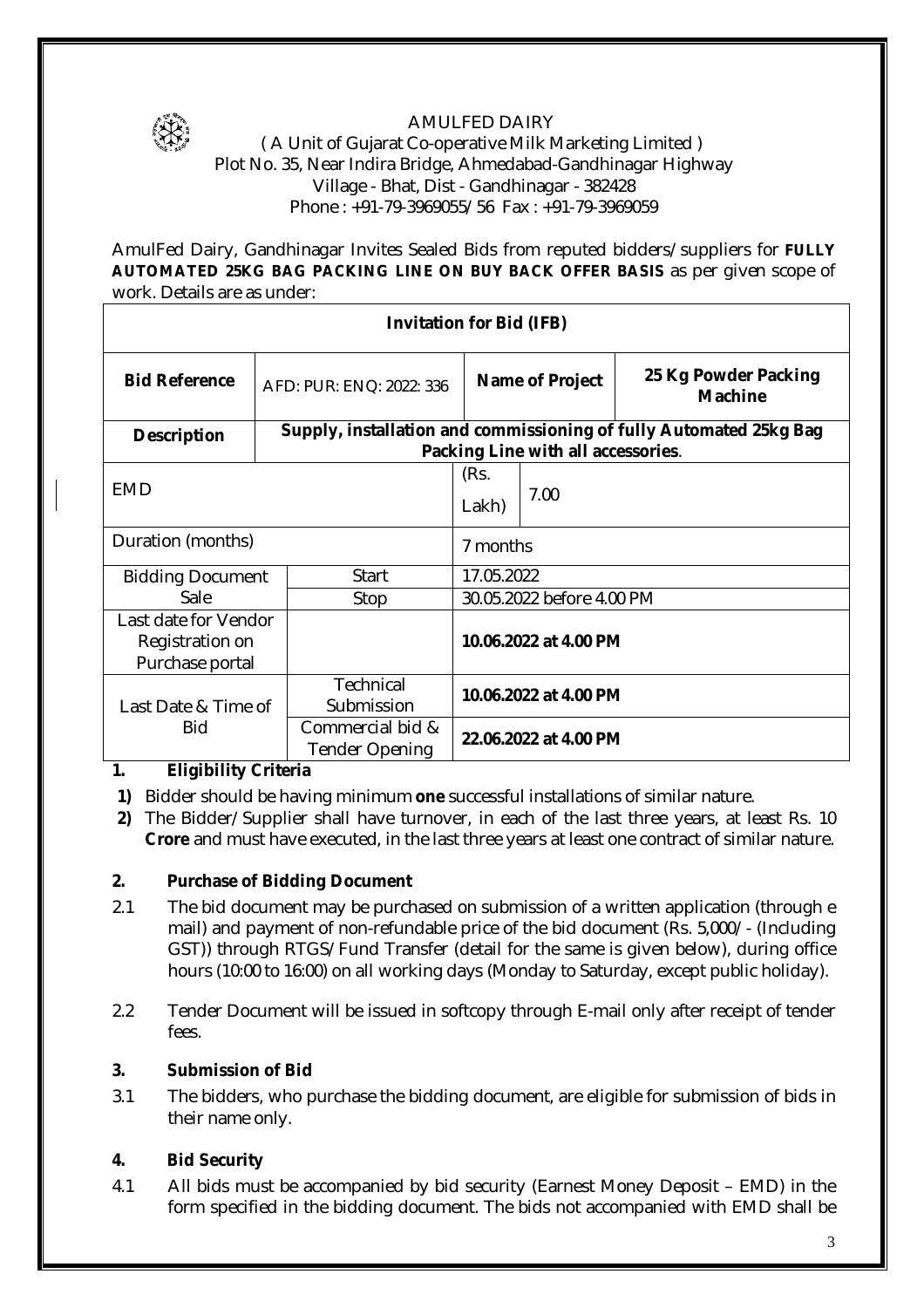summarily rejected. The bid security shall be denominated in Indian Rupees of value as specified and shall be in the form of Bank Guarantee from Nationalized or Scheduled Banks or Through RTGS/Fund Transfer (Bank detail is as below for your reference).

The Bid security may be forfeited if

- $\triangle$  A bidder or supplier withdraw its bid during the period of bid validity specified by the bidder/ supplier on the bid form or
- $\div$  In case of successful bidder/ supplier, if the bidder/ supplier fails to sign the contract.
- $\triangle$  Here you can find the Bank Detail for submission of Tender Fees & EMD.

#### **AmulFed Dairy, Gandhinagar**

| HDFC Bank A/c. No: | A/c. No.00060310001593    |
|--------------------|---------------------------|
| Branch Code:       | 0006 (NAVRANGPURA BRANCH) |
| Bank AD Code:      | 0510007-5700009           |
| Swift code:        | <b>HDFCINBB</b>           |
| <b>IFSC Code:</b>  | HDFC0000006               |

#### **5. Procedure to participate in above inquiry:**

- 1) All the interested bidders have to participate in the inquiry through our purchase portal by registering your firm as a new vendor (if your firm already have registration in our PP, than you have to login to your account and request AFD to send RFQ).
- 2) Interested bidders have to register your firm in our Purchase portal.
	- a. Website for our portal is as >>>: http://afdpurchase.amul.in/
- 3) Click Below links for Guidelines :
	- 1. Guide for VRF Other than MANUFACTURERS
	- 2. Guide for VRF MANUFACTURERS
- 4) Offer through mail/hardcopy are not accepted and stand for rejection, your competitive bids should be submitted through our online portal only.
- 5) Interested bidders have to submit their technical specification/detail first, only after technical evaluation/approval, bidders will be invited for submission of commercial bid.
- 6) Submitted commercial bid were open on above mentioned due date and time in presence of bidder's representative.

### **6. Rights Reserved by AFD**

AmulFed Dairy, Gandhinagar at all its sole discretion and without assigning any reason thereof, reserves the right to accept and/or reject the whole or part of any or all the bids received.

### **7. Validity**

The offer should be valid for 120 days from the date of tender opening.